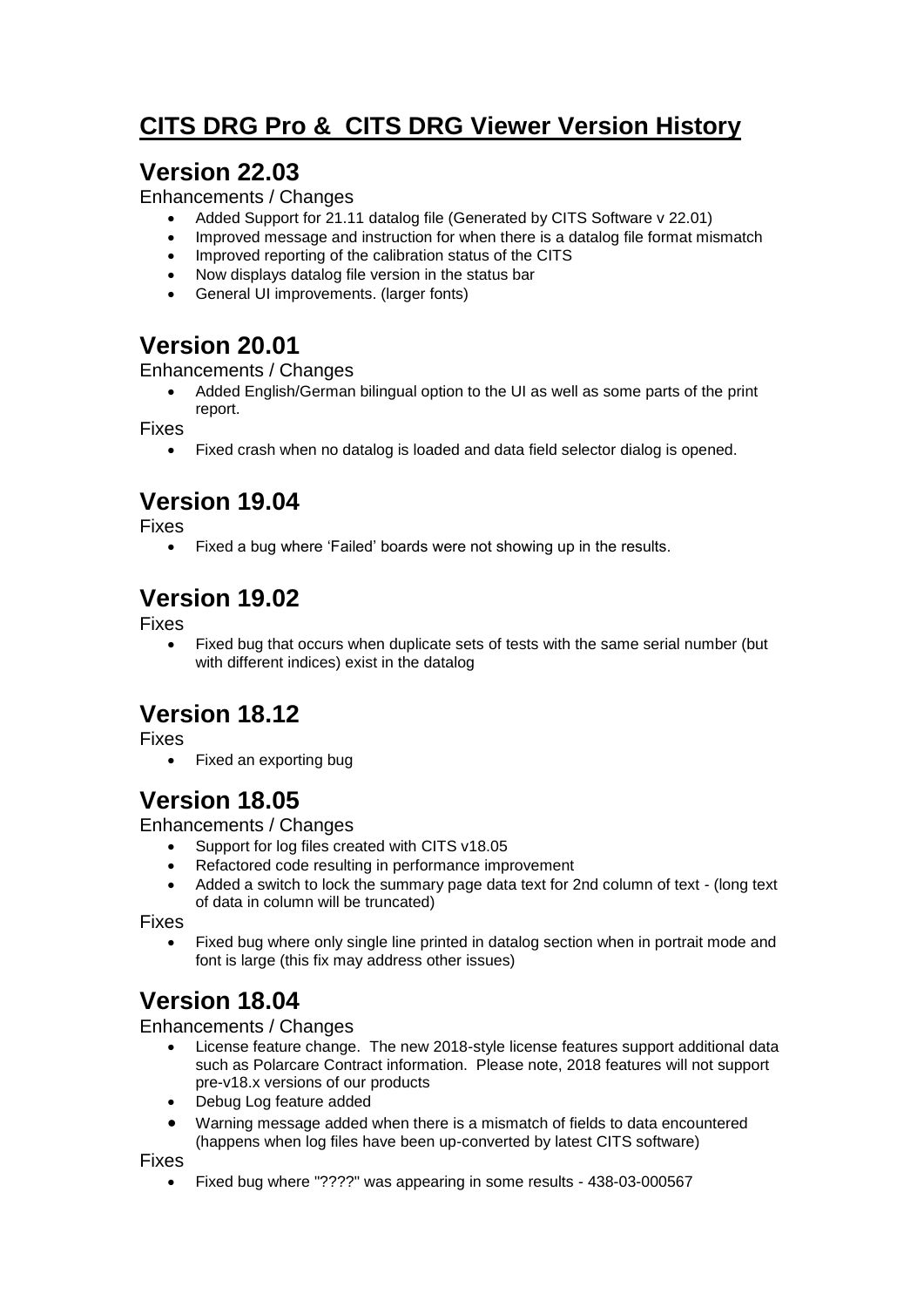Fixed crash when no log file is loaded, and field selection dialog is opened, (no fields available) then click ok

#### **Version 17.11**

Enhancements / Changes

Support added for v17.10 log files (generated by CITS 880s v17.11+)

## **Version 17.09**

Fixes

 Log-file section of the printout now no longer shows ANY passed tests of boards if they contain ANY failures. (if show-pass-only is selected).

## **Version 17.08**

Enhancements / Changes

Added % to tolerance fields

## **Version 17.07**

Enhancements / Changes

- Hiding of Failed boards introduced in 17.04 now removed and replaced with option below.
- Summary Front page to respect passed / failed boards Result Settings in the o Now mimics the behaviour of the original DRG

Fixes

 Fixed a bug where the stats results will appear incorrectly if significant numbers greater than 2 digits.

# **Version 17.06**

Enhancements / Changes

- Support for log files v.17.05
	- o Will indicate Intermediate results if they exist

Fixes

A few bugs fixed that were discovered during maintenance.

## **Version 17.04**

Enhancements / Changes

- Header Data Stamp added
- Added ability to hide failed and untested boards
- Added filename to the footer.

Fixes

- Fixed a bug where page orientation set from print setup does not persist (but does when set in page setup)
- Fixed a bug were the min/max values in the stats section were not printing properly when German number Format was in region settings
- Fixed Cpk value bug

**Version 17.02**

Enhancements / Changes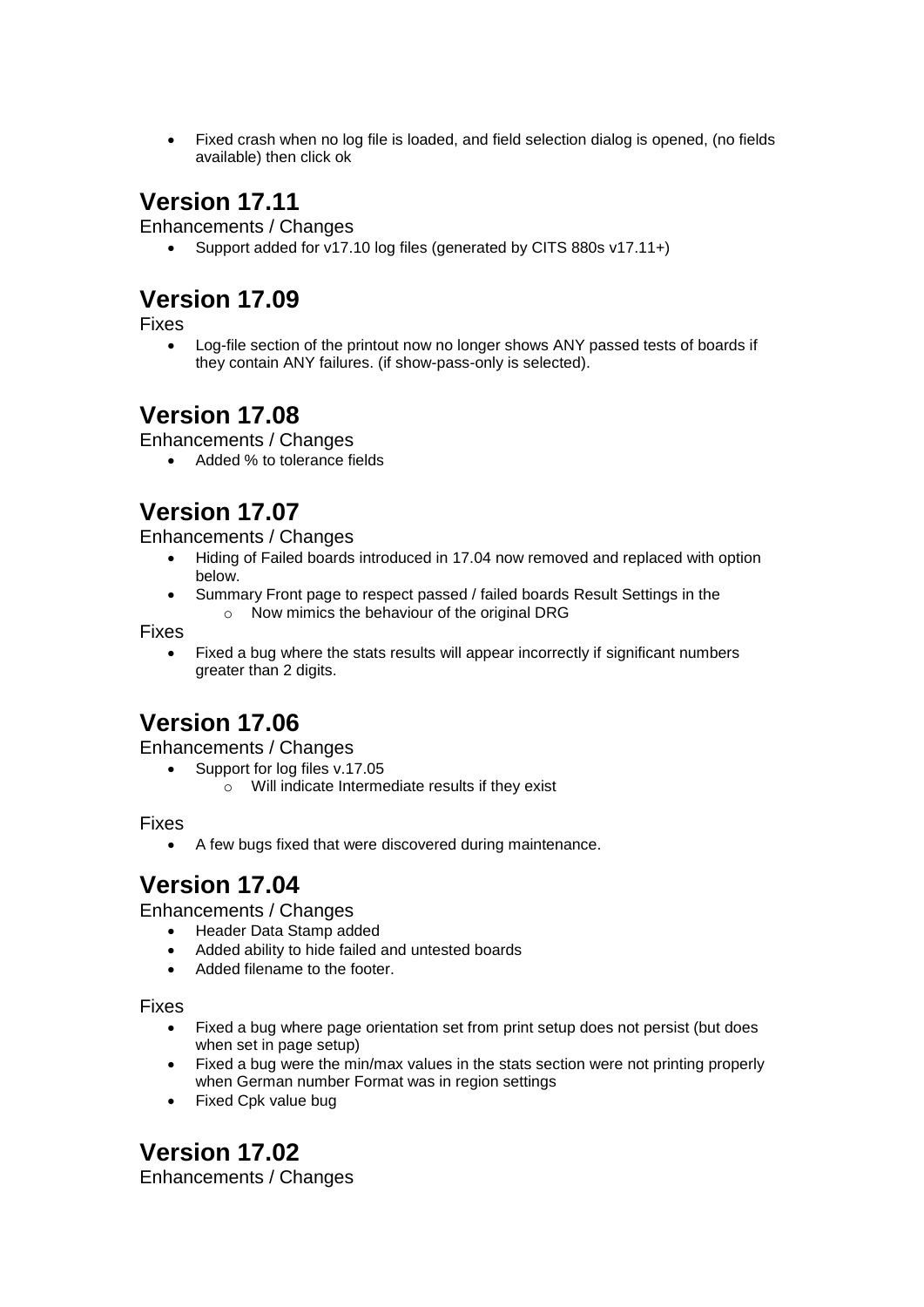- German language support added
- Mouse-Wheel support added for quick page changing

Fixes

- Fixed bug where page orientation set from print setup does not persist (but does when set in page setup)
- Fixed bug were the min/max were not printing properly when set in German number format in region settings - 001-00-000685

#### **Version 16.04**

Enhancements / Changes

- New **Viewer** only version of application
	- $\circ$  Can open and view .drg files
		- o Functions disabled:
			- Saving
				- Importing of .clf files
			- Exporting
			- Sending to a printer
- Ability to Export results page restored in **Pro** version.
- Added Support for version 1.61 log files

Fixes

## **Version 15.01**

Enhancements / Changes

- Updated support for CITS 880s log files (v15.01)
	- o Differential Field name changed to 'Structure'
		- Now has 3 possible values
			- 0 (Single-Ended)
			- 1 (Differential)
			- 2 (Groundless Differential)

## **Version 14.11**

Enhancements / Changes

• Further support for CITS 880s Log File (v14.11)

#### **Version 14.09**

Enhancements / Changes

Support for CITS 880s Log File (v2.00)

Fixes

Fixed various (unreported) bugs discovered during development of this version.

## **Version 14.05**

Enhancements / Changes

#### Fixes

Fixed formatting issue for values of 100.00 ohms exactly